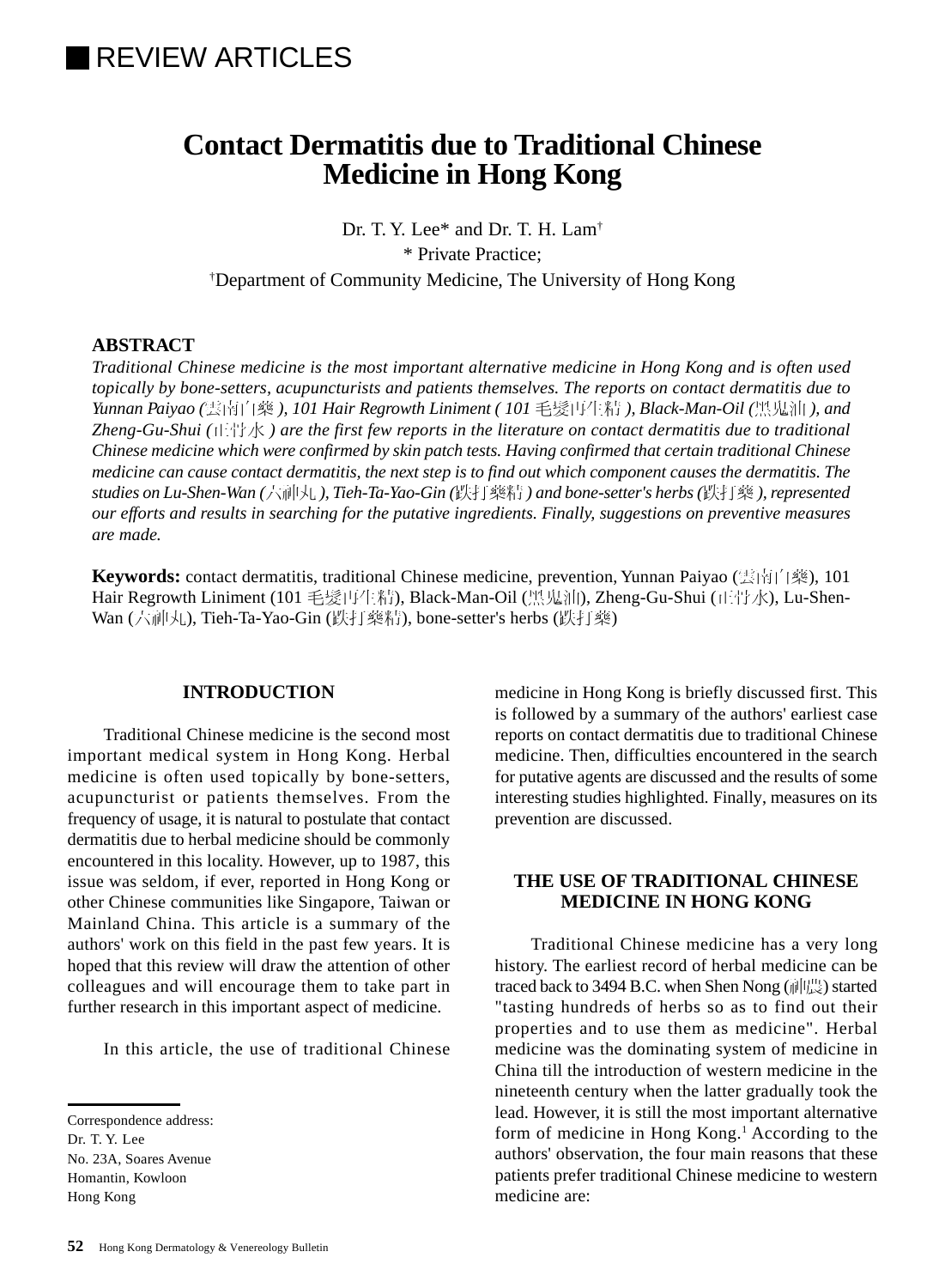- a) They believe that herbal medicine is milder and has much fewer side effects than western medicine. Also, combination of different herbs can counteract each other's side effects and enhance their efficacy.
- b) Many believe that though Chinese medicine has a slower onset of action, it can often lead to complete cure of the disease (治本). In contrary, western medicine is only good at symptomatic relief (治標) but seldom cures the disease.
- c) Many believe that traditional Chinese medicine fits the physical or bodily characteristics of the Chinese better than western medicine. Such fit or match is important for better interaction between the medicine and the body's defense system in promoting health and fighting against diseases.
- d) As an alternative to western medicine especially where the latter fails, for example, in chronic debilitating diseases and end stage malignancy.

Traditional Chinese medicine is often used topically. According to the study in 1987 by the Chinese Medicine Research, Chinese University of Hong Kong,<sup>2</sup> it was found that (a) 98% of bone-setters applied herbal medicine directly onto the injured part, (b) 7% of acupuncturists applied herbal medicine onto the acupuncture site so as to enhance the effect of the needles and (c) self application of topical proprietary Chinese medicine is extremely common in Hong Kong. From the frequency of usage, we would expect that contact dermatitis due to herbal medicine would occur quite commonly here. However, up to 1987, the disease was seldom, if ever, reported in Hong Kong and other Chinese communities like Mainland China, Taiwan and Singapore. Is it really true that traditional Chinese medicine does not cause contact dermatitis? It is certainly not the experience of the authors and perhaps that of other dermatologists or orthopaedic surgeons. In fact, in a one-year study on the etiological factors of contact dermatitis in one of the authors' clinic, traditional Chinese medicine was the second commonest causative agent and accounted for 17.3% of all cases of contact dermatitis during that period.<sup>3</sup>

# **EARLIEST CASE REPORTS ON CONTACT DERMATITIS DUE TO TRADITIONAL CHINESE MEDICINE**

The following case reports on contact dermatitis due to Yunnan Paiyao, 101 Hair Regrowth Liniment, Black Man Oil and Zheng Gu Shiu are, to the best knowledge of the authors, the first few reports in the literature on contact dermatitis due to traditional Chinese medicine which were confirmed by skin patch test.

#### **Case reports**

**Yunnan Paiyao** (雲南白藥)4 is one of the most popular proprietary preparations on sale in nearly every Chinese drug store in Hong Kong. According to the information leaflet provided, it is "manufactured by a scientific process from famous and precious medicinal materials indigenous to Yunnan" and "it has for decades been used and widely reputed for its effect on arresting haemorrhage, activating circulation, dispersing clots, reducing inflammation, neutralizing toxins and healing wounds." The preparation is supplied in powder and tablet form and may be taken orally or applied topically. A 30-year-old female clerk had a second episode of eczematous rashes after applying Yunnan Paiyao onto her neck. Skin patch test with Yunnan Paiyao powder on petrolatum showed positive reaction. A control study on 20 other patients showed no reaction, showing that the reaction is probably the allergic type. The putative ingredient causing dermatitis could not be determined because the exact ingredients were not specified by the supplier. Our written inquiry to the manufacturer was not answered.

**101 Hair Regrowth Liniment** (**101** 毛髮再生 精)5 was first marketed in China in 1986. It was reported that its inventor had experimented with various combinations of herbal preparations and discovered that the 101<sup>st</sup> combination worked.<sup>6</sup> The formula contains ten herbs and was claimed to be effective in 97.5% of cases of alopecia treated. The liniment was soon received with great enthusiasm in China and Japan. Two young men, suffering from alopecia areata and androgenetic pattern of baldness respectively, noticed pruritus and erythema after using 101 Hair Regrowth Liniment for a few weeks. Patch testing showed positive reaction. A control study showed no reaction in 20 other patients. We wrote to the inventor for the formula but received no reply. It is understandable why the formula is kept highly confidential, but the secretiveness of various Chinese preparations has been a major obstacle to scientific investigation of traditional Chinese medicine.

The ingredients of **Black Man Oil** (黑鬼油)<sup>7</sup> are: thymol crystal 1%, citronella oil 1%, wintergreen oil 28% and turpentine oil 70%. It is indicated in traumatic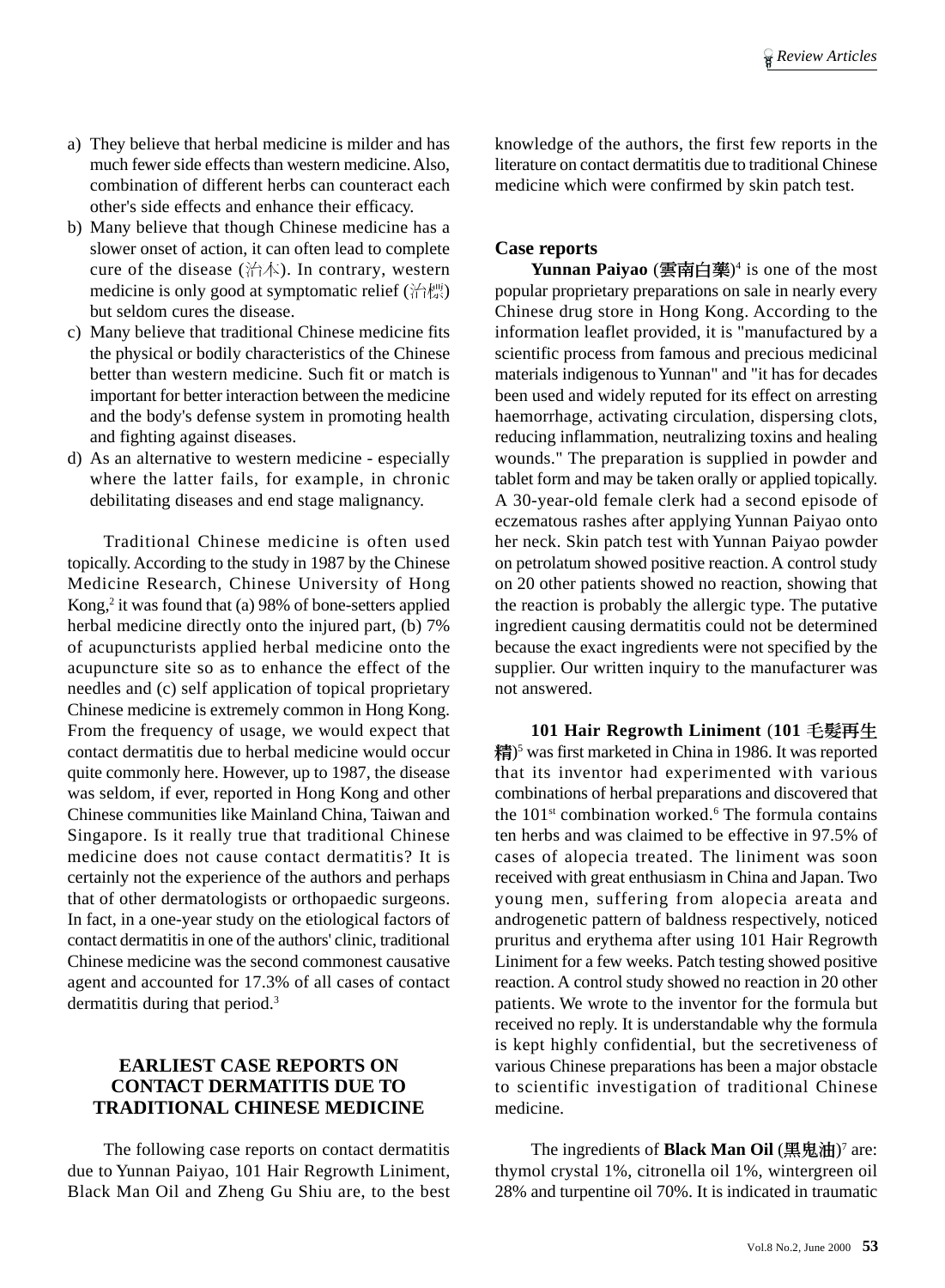injuries, haemorrhage, snake and animal bites, boils and arthralgia. Two gentlemen developed acute eczematous rashes over his genitalia or neck after using Black Man Oil for 1-3 days. Patch testing them with the oil showed strong bullous reactions. A control study of 20 patients showed 15 positive reactions, suggesting the dermatitis is of the irritant type and that it is a potent irritant. We did not patch test the four ingredients separately partly because strong irritant reactions were expected and partly because their properties were already documented.8 Of the ingredients, turpentine oil is the most likely putative irritant.

**Zheng Gu Shui** (正骨水)<sup>9</sup> is a Chinese herbal orthopaedic tincture. Its ingredients are as follows: Croton tiglium L (五馬巡城) 18%, Cinnamomum camphora T. Nees et Eberm (雞骨香) 15%, Radiz angelicae (白芷) 13%, Moghania macrophylla Kuntze (千斤拔) 12%, Inula cappa DC. (大力王) 12%, Radix pseudoginseng (田七) 25%, menthol (薄荷腦) 3%, camphor (樟腦) 2%. Four patients with sprain joints or arthralgia developed erythema, swelling and pruritus after applying Zheng Gu Shui. They were patch tested with the tincture and all of them showed positive reactions. Eight of the 20 control patients showed positive reaction, which suggested that the reaction is probably the irritant type. The process of manufacturing Zheng Gu Shui was briefly described to us in a reply letter from the manufacturer. The six ingredients other than menthol and camphor are cut up, then added to the distillate. We were unsuccessful in obtaining samples of the eight ingredients from the manufacturer. Should samples become available, there remains a technical problem in preparing the patch test ingredients. Ideally, each ingredient should separately be prepared in alcohol under manufacturing conditions, but this is not practicable in the clinic.

# *Significance: traditional Chinese medicine can cause contact dermatitis*

Contrary to the common belief among some medical professionals and the lay public that traditional Chinese medicine is generally mild and has no or little side-effects, the above case reports clearly illustrated that traditional Chinese medicine, just like western medicine, can cause contact dermatitis. The significance of reporting these cases in the literature is that it can alert other colleagues to consider Chinese medicine as a possible aetiology of the eczematous cases they encounter. Only with a high index of suspicion, detailed history taking and skin patch test, can an accurate

diagnosis and hence successful management be achieved. Following our reports, Barbaud et al reported in 1991 a case of contact allergy to colophony in Chinese Musk and Tiger Bone Plaster in France in a Chinese student who treated himself for a contusion of the wrist with a Chinese adhesive plaster.<sup>10</sup> In 1994, Li, Zhao and Li in Beijing reported two cases of exanthematous drug eruption due to two Chinese herbal medicines, Sanjieling capsule (散結靈膠囊) and Huoxuexiaoyan pills (活血消炎丸).<sup>11</sup>

# **SEARCH FOR THE PUTATIVE INGREDIENTS AND OBSTACLES TO FURTHER INVESTIGATION**

Having confirmed that certain herbal medicine can cause contact dermatitis, the next logical step is to find out which ingredient is the putative agent. This job is by no means simple. The **major obstacles** are (a) to find out the nature of the ingredients in the preparation, (b) to obtain the ingredients separately, and (c) to prepare them in a suitable form for patch testing. The most important obstacle was clearly illustrated in our studies on Yunnan Paiyao and 101 Hair Regrowth Liniment in which the manufacturers or herbalists refused to disclose their exact formula. The second and third obstacles could be illustrated by the study on Zheng Gu Shui when the manufacturer, though having disclosed their formula, did not supply the ingredients for testing.

We have been trying hard to convince traditional practitioners and suppliers of herbal medicine to reveal the ingredients suspected of causing contact dermatitis and to provide samples for testing. In the following studies on Lu Shen Wan, Tieh Ta Yao Gin and bonesetter's herbs dermatitis, we were more fortunate and had succeeded in identifying the irritant or allergen.

# **Successful cases**

Lu Shen Wan  $(\nabla \vec{m} \times \vec{b})^{12}$  is a common over-thecounter herbal medicine used for the treatment of upper respiratory infections or applied topically to treat boils, carbuncles, cellulitis and other skin infections. Lu Shen Wan literally means "pills of 6 ingredients with magical effects". The six ingredients are Venenum Bufonis or Toad Venom (蟾酥) 13.3%, Calculus Bovis or Ox Gall-Stone (牛黃) 20.0%, Moschus or Musk (麝香) 20.0%, Borneal (冰片) 13.3%, Pearl (珍珠) 20.0% and Realgar (雄黃) 13.3%. Two elderly housewives complained of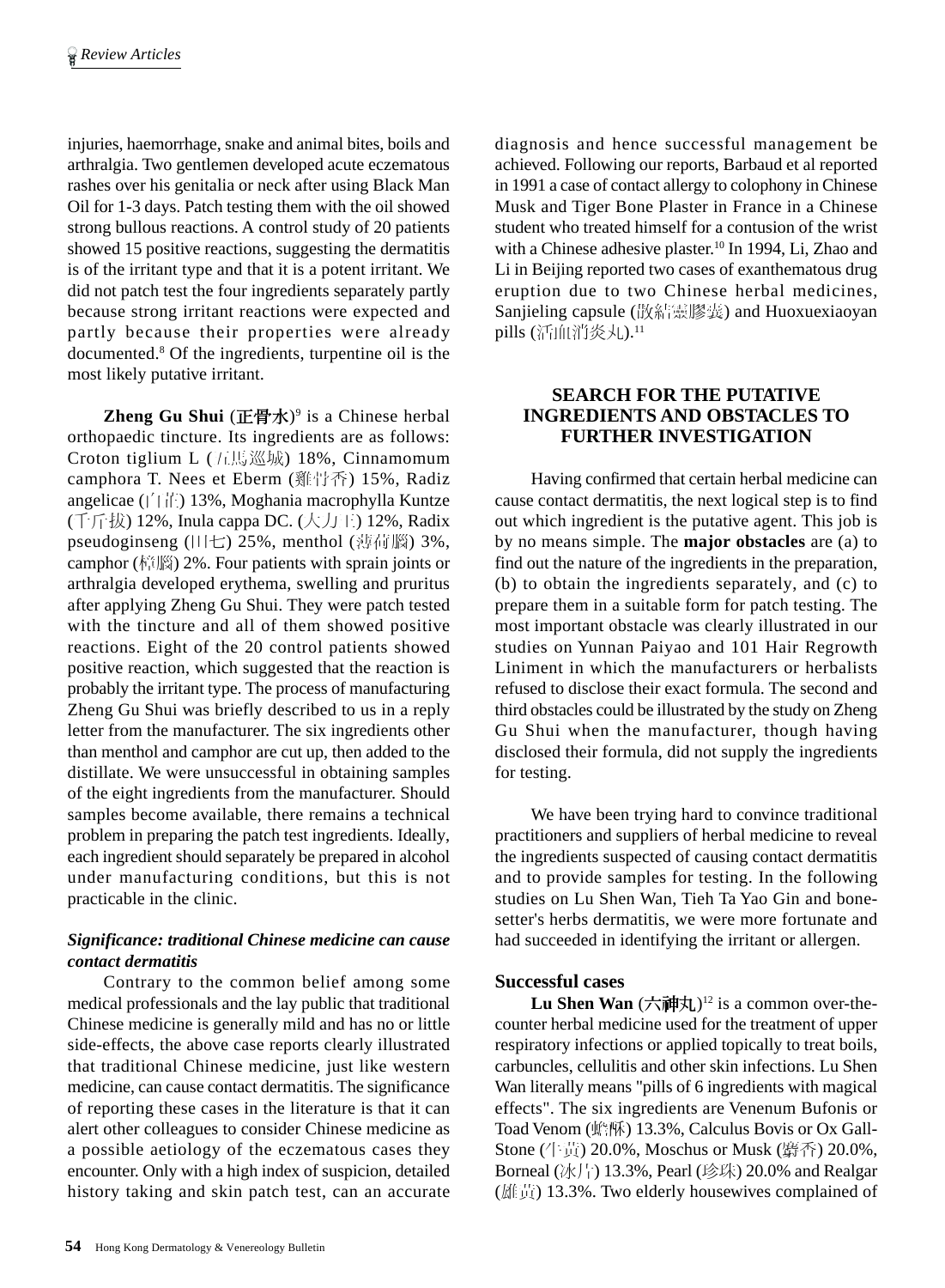eczematous lesions over their face or neck after using Lu Shen Wan topically. Patch testing them with Lu Shen Wan and its ingredients separately showed that they reacted to Lu Shen Wan and Venenum Bufonis but not to the other ingredients. Subsequent control study showed that the reaction to Lu Shen Wan is probably the irritant type and the irritant is Venenum Bufonis.

**Tieh Ta Yao Gin** (跌打藥精)13 is an orthopaedic solution and is recommended for the treatment of injuries and bruises of all kinds. The ingredients are as follows: Mastic 12.5%, Myrrh 12.5%, Flos Carthami 13.5%, Catechu 4.5%, Radix Pseudoginseng 12.5%, Aloe 12.5%, Radix Angelicase Sinensis 16.5%, and Sanguis Craconis 15.5%. Three patients with sprain of joints developed acute onset of pruritus, erythema, marked oedema and vesicles at the site of application. They were patch tested with Tieh Ta Yao Gin and the individual ingredients separately. All three showed strong reactions to Tieh Ta Yao Gin. As for the ingredients, one showed reaction to myrrh, one to mastic and one to both myrrh and mastic. A control study on patients with contact dermatitis due to agents other than Chinese herbs showed no reaction to Tieh Ta Yao Gin and its ingredients. This showed that the solution and its ingredients caused allergic type of reaction. The allergens in those three patients are myrrh, mastic, and both, respectively.

Contact dermatitis due to **bone-setter's herbs**<sup>14</sup> is the commonest cause of dermatitis around joints in Hong Kong.15 Its etiology and clinical features are so characteristic that it deserves to be recognised as a distinct disease entity. In 1991 we reported the symptoms, natural progression, skin biopsy finding, patch test results and response to treatment of 20 such patients. They presented with acute onset of redness, itching and swelling which became more florid over the few days after the herbs were removed. Most of them developed vesicles and bullae. Biopsies showed spongiosis, intra-epidermal vesicles, dermal oedema and perivascular infiltration. They responded well to low dose systemic steroid (20-40 mg prednisolone) but not topical ones. Bone-setter's herbs are prepared from more than 20 different herbs, grounded, mixed and warmed with wine, honey or water, to form a dark-brownish paste and kept in a hot pot. The paste is spread onto a piece of fabric, 2 to 3 inches wide and is applied directly onto the affected area (for example, a sprained joint), supported with a bandage.

The herbs are usually changed once daily. We could find no bone-setter in the series who was prepared to disclose the formulae and to supply the individual ingredients for patch testing.

After many unsuccessful requests to bone-setters for their exact formulae and individual ingredients for patch testing, we tackled the problem from another approach. The bone-setter was requested to supply us with (a) a complete mixture of bone-setters herbs, (b) a mixture of herbs without suspected allergen A, (c) the individual suspected allergen A. By patch testing patients with the above preparations, we could find out whether A was the allergen causing dermatitis in that patient or not. In this way, the bone-setter did not have to disclose his secret formulae. We, in turn, could help them to find out which was the allergen and hence prevent dermatitis in their patients by substituting the allergen with another herb or by omitting it completely. By this method, we succeeded in identifying myrrh as the allergen in a patient with bone-setter's herbs dermatitis.16 An interesting observation came from our study of controls. Twenty patients with contact dermatitis due to agents other than bone-setter's herbs were patch tested with myrrh. None of them showed any reaction. On the other hand, 20 patients with contact dermatitis due to bone-setter's herbs, when tested with myrrh, twelve showed positive reactions. The negative result in the first group indicated that myrrh is not an irritant. The positive reaction in the second group suggested that myrrh may be the putative allergen in a large proportion of such patients.

#### *Significance: the use of western medical technique to improve traditional Chinese medicine*

It is commonly thought that Western and traditional Chinese medicine are two incompatible systems. The above studies demonstrated that a western dermatological investigative method, the patch test, was applicable to traditional medicine in confirming the cause of contact dermatitis from a Chinese herbal preparation and in identifying the causative ingredient. Such knowledge is very useful for the improvement of the preparation. The patch test can be used to test the effects of different concentrations of an irritant so as to obtain the concentration level that can be safely used. By reducing the concentration of the irritant, by removing it or by substituting it with an alternative nonirritant substance, contact dermatitis due to such preparation can be prevented.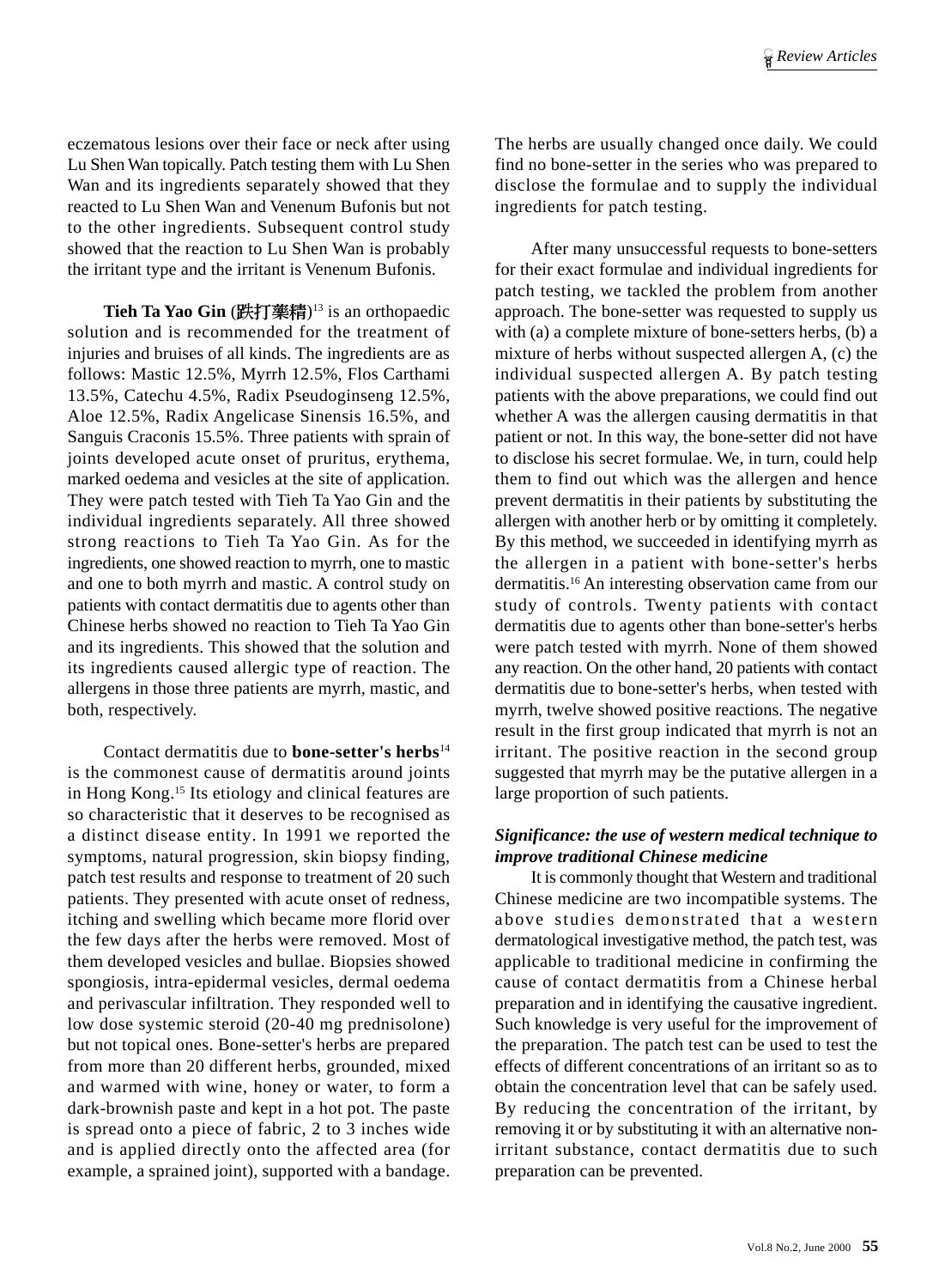# **PREVENTION OF CONTACT DERMATITIS DUE TO TRADITIONAL CHINESE MEDICINE**

Contrary to the common belief that traditional Chinese medicine is usually mild, safe and does not cause any side effect, our case reports clearly showed that traditional Chinese medicine can cause contact dermatitis. The main obstacle to further investigation and identification of the putative allergens or irritants is that the formulae of many herbal preparations are held in high secrecy. In Hong Kong, according to Regulation 36 of the Pharmacy and Poisons Regulation, Hong Kong Ordinance, all pharmaceutical products must be registered with the Pharmacy and Poison Board and have their detailed formulae listed before they can be distributed and sold. However, proper labeling and use of traditional Chinese medicine are not subjected to any control by law because of the proclamations in 1841, which declared that "inhabitants of Hong Kong would be governed according to the laws, customs and usage of the Chinese." Nothing in the above Regulation shall apply to the sale, manufacture, dispensing or compound of traditional Chinese medicine as listed in the "Chinese Herbal Materia Medica (本草綱目) or which are made from herbs customarily used by the Chinese people." It is perhaps time to re-examine these principles. Should there be two different standards for Western and traditional Chinese medicine? Should the patient's safety have lower priority than traditions, which may be out-dated and potentially dangerous?

We would like to suggest the following measures to prevent contact dermatitis due to traditional Chinese medicine:

a) **Compulsory labeling of components in all proprietary preparation**: Our experience is that most bone-setters and Chinese herbal medicine manufacturers are unwilling to disclose their formulae unless this is made mandatory. It is therefore suggested that all proprietary traditional Chinese medicine must have their detailed formulae listed before they are allowed to be distributed and sold. Full ingredient labeling is necessary for early identification of allergens and irritants. This can also provide consumers who are allergic to certain herbs with the necessary information so that they will use the products

without the risk of dermatitis.

- b) **Compulsory listing of side effects**: For the same reason, we would like to suggest that all proprietary herbal preparations should have their major, known side effects listed in the information pamphlets so that patients are warned of the possible danger and can take appropriate precautions.
- c) **The distribution and sale of very potent irritants or allergens** should be forbidden.
- d) **The prescription and sale of Chinese medicine that are potentially dangerous** should be limited to well-trained Chinese medical practitioners and herb dispensers.
- e) **Health education**: It is important to alert the general public to the possibility of developing contact dermatitis after topical application of herbal medicine (for example, bone-setter's herbs) so that early recognition and treatment can be achieved. Health education may be in the form of television programs, radio-broadcasting, public lectures and newspaper articles.
- f) **Further research**: Knowledge of contact dermatitis due to herbal medicine is still very scanty and fragmented. A systemic study on commonly used traditional Chinese medicine is needed if contact dermatitis resulting from its use is to be reduced. It is suggested that dermatologists in this region should work towards establishing a data bank or registry for contact dermatitis due to traditional Chinese medicine.
- g) **Liaison with China and overseas**: Establishing or maintaining contacts with places like Taiwan, Mainland China and Singapore, where Chinese herbal medicine are commonly used and sharing experience and information would be mutually beneficial.

# **CONCLUSION**

Contact dermatitis due to traditional Chinese medicine is a common problem in Hong Kong and is one of the few diseases that can be prevented if appropriate measures are taken. It is hoped that this paper would stimulate more colleagues to investigate further into this field and to promote better cooperation between western doctors (dermatologists) and traditional Chinese medicine practitioners in research and prevention of disease.